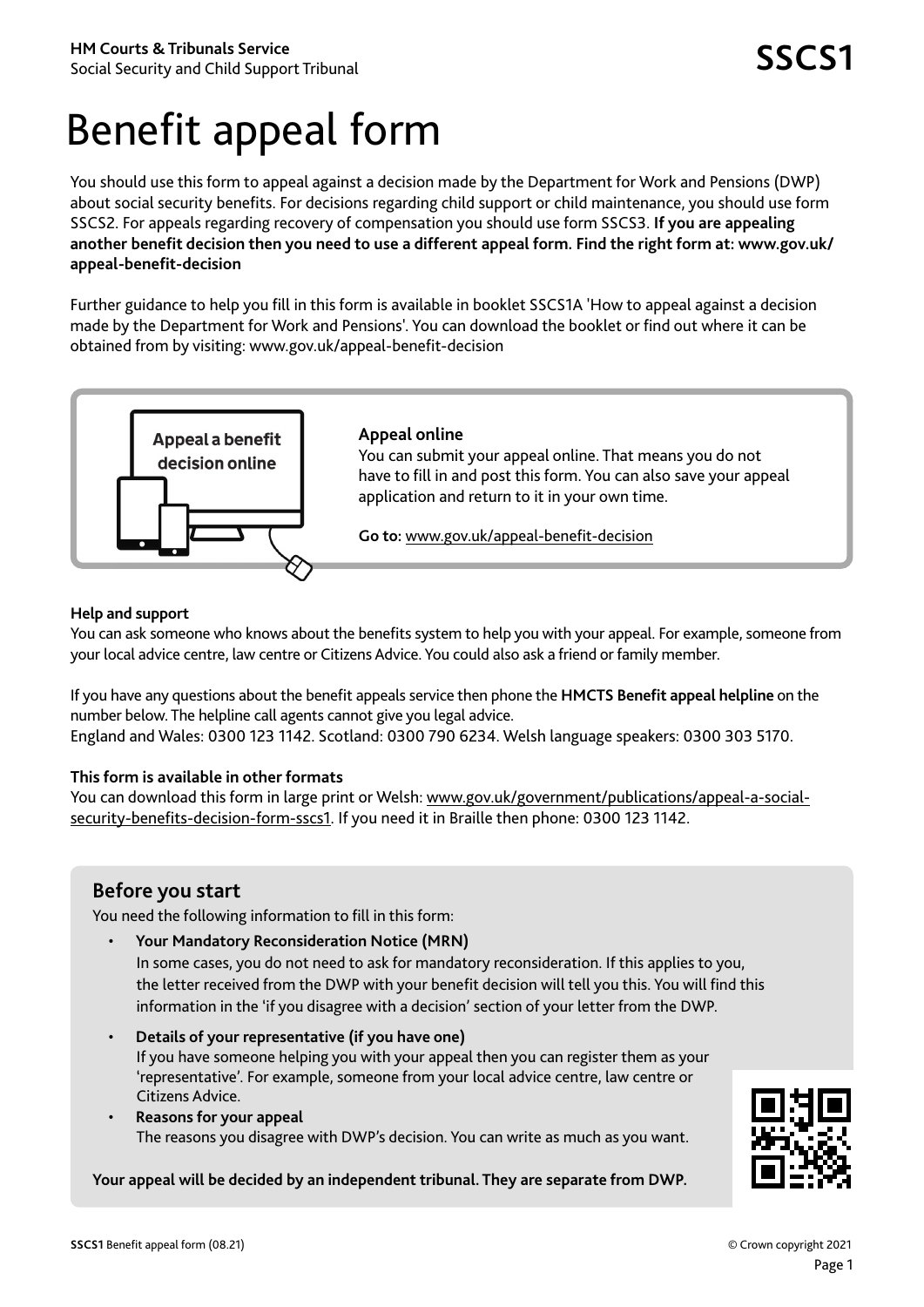## **Section 1: Your details**

Fill in this section if you are:

- appealing a decision about your benefits OR
- a parent appealing on behalf of a child OR
- appointed by DWP or a court to deal with someone else's benefits

Do not put your details here if you are helping someone fill in this form but you have not been officially appointed by DWP or a court to deal with their benefits.

| Mrs<br><b>Miss</b><br>Mr<br>Ms                                                                   | Doctor<br>Reverend                                                                                                                                                            |  |  |  |  |  |
|--------------------------------------------------------------------------------------------------|-------------------------------------------------------------------------------------------------------------------------------------------------------------------------------|--|--|--|--|--|
| First name                                                                                       | Last name                                                                                                                                                                     |  |  |  |  |  |
| Address line 1                                                                                   | Date of birth (DD/MM/YYYY)                                                                                                                                                    |  |  |  |  |  |
| Address line 2                                                                                   | National Insurance number                                                                                                                                                     |  |  |  |  |  |
| Address line 3<br>Postcode                                                                       | Letters<br><b>Numbers</b><br>Letter<br>Do not provide your National Insurance number if<br>you have been appointed by DWP or a court to deal<br>with someone else's benefits. |  |  |  |  |  |
| <b>Email address</b><br>You will receive updates and a link so you can manage your appeal online |                                                                                                                                                                               |  |  |  |  |  |
| Mobile phone number                                                                              |                                                                                                                                                                               |  |  |  |  |  |
| Landline number (if you have one)                                                                | Text message updates<br>Tick this box if you would like to receive<br>text message updates.                                                                                   |  |  |  |  |  |
|                                                                                                  | You will receive free updates and a link so<br>you can manage your appeal online.                                                                                             |  |  |  |  |  |
|                                                                                                  | Go to section 2                                                                                                                                                               |  |  |  |  |  |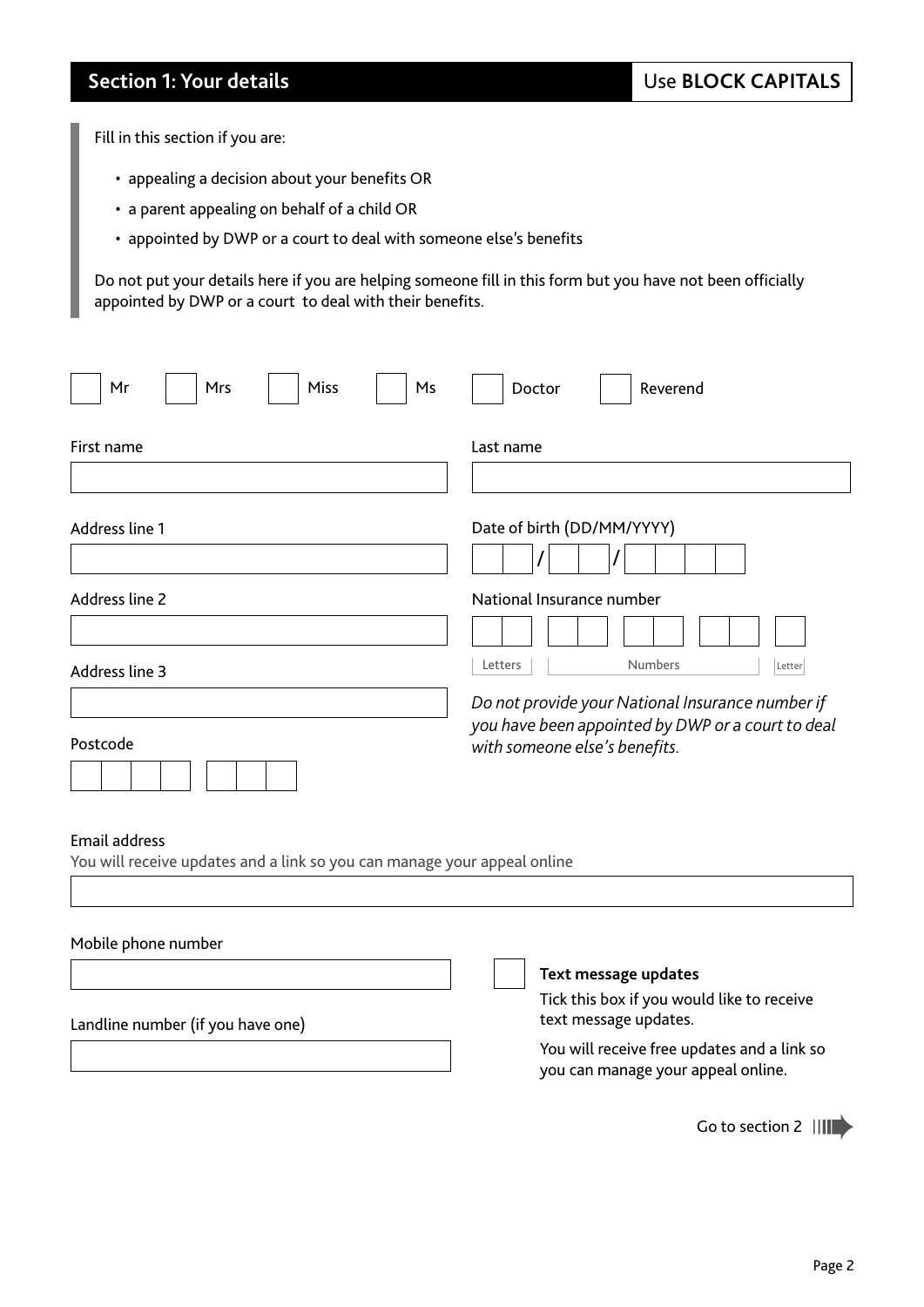## **Section 2: About your benefit appeal**

#### **Which benefit is your appeal about?**

The name of the benefit is shown on any letter you have received about it.

| Personal Independence Payment (PIP) | <b>Employment and Support Allowance (ESA)</b> |
|-------------------------------------|-----------------------------------------------|
| Universal Credit (UC)               | Other (please specify)                        |
|                                     |                                               |

Which DWP office sent your Mandatory Reconsideration Notice (MRN) or your decision notice if you don't need an MRN? You'll find this on the top-right of the letter, for example for Personal Independence Payment, write PIP and the number of the office (1-9). For Employment and Support Allowance, write the name of the office, for example 'Sheffield DRT'. For any other benefit, please write the full address here.

#### **When is your Mandatory Reconsideration Notice (MRN) dated, if you have one?**



**Enter the date from the top right of your MRN letter or the date of your benefits decision letter** For example 27/04/2020

|--|--|--|--|--|--|--|--|

If the date you have entered is over one month from today's date, briefly explain why your appeal is late.

In most cases, you need a Mandatory Reconsideration Notice (MRN) before you can appeal a benefit decision, but not in all. If you do not have an MRN, you should explain why in the space provided below or confirm that the decision letter you received from the DWP told you that you did not need one.

If you are appealing for yourself, go to section 4  $\|\|\|\|\|$ 

If you are appealing on behalf of a child or you are an appointee, go to section 3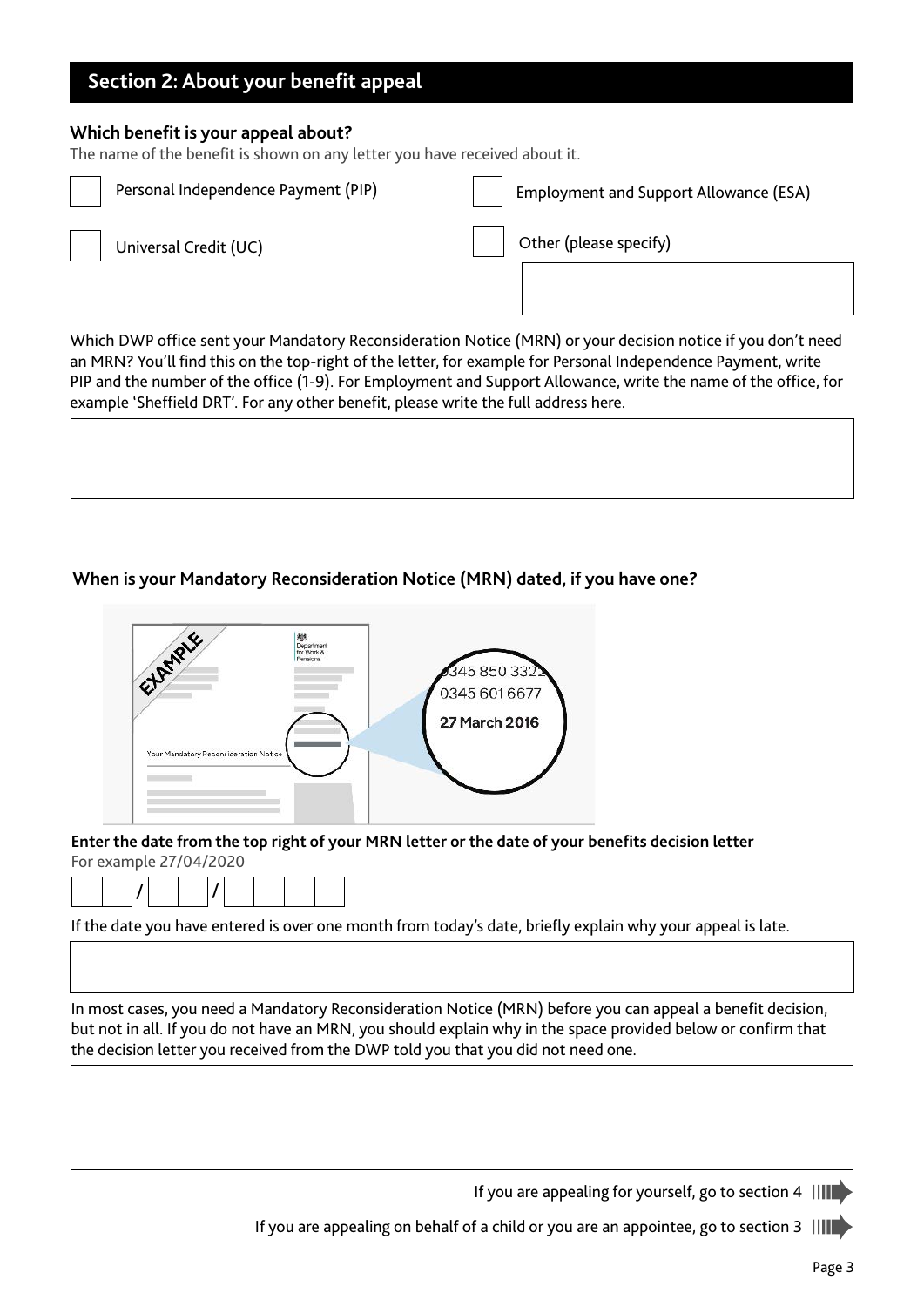#### **Section 3: About the person you are appointed to support**  Use **BLOCK CAPITALS**

Only fill in this section if you are appealing on behalf of a child or you have been officially appointed by DWP or a court to deal with someone's benefits. **Put their details in this section**.

#### **Their details**

| Miss<br>Mr<br>Ms<br>Mrs          | Doctor<br>Reverend                  |
|----------------------------------|-------------------------------------|
| Their first name                 | Their last name                     |
| Their date of birth (DD/MM/YYYY) | Their National Insurance number     |
|                                  | <b>Numbers</b><br>Letters<br>Letter |

#### **Their address**

Only enter their address if it is different from yours.

#### Address line 1

#### Address line 2

#### Address line 3

Postcode



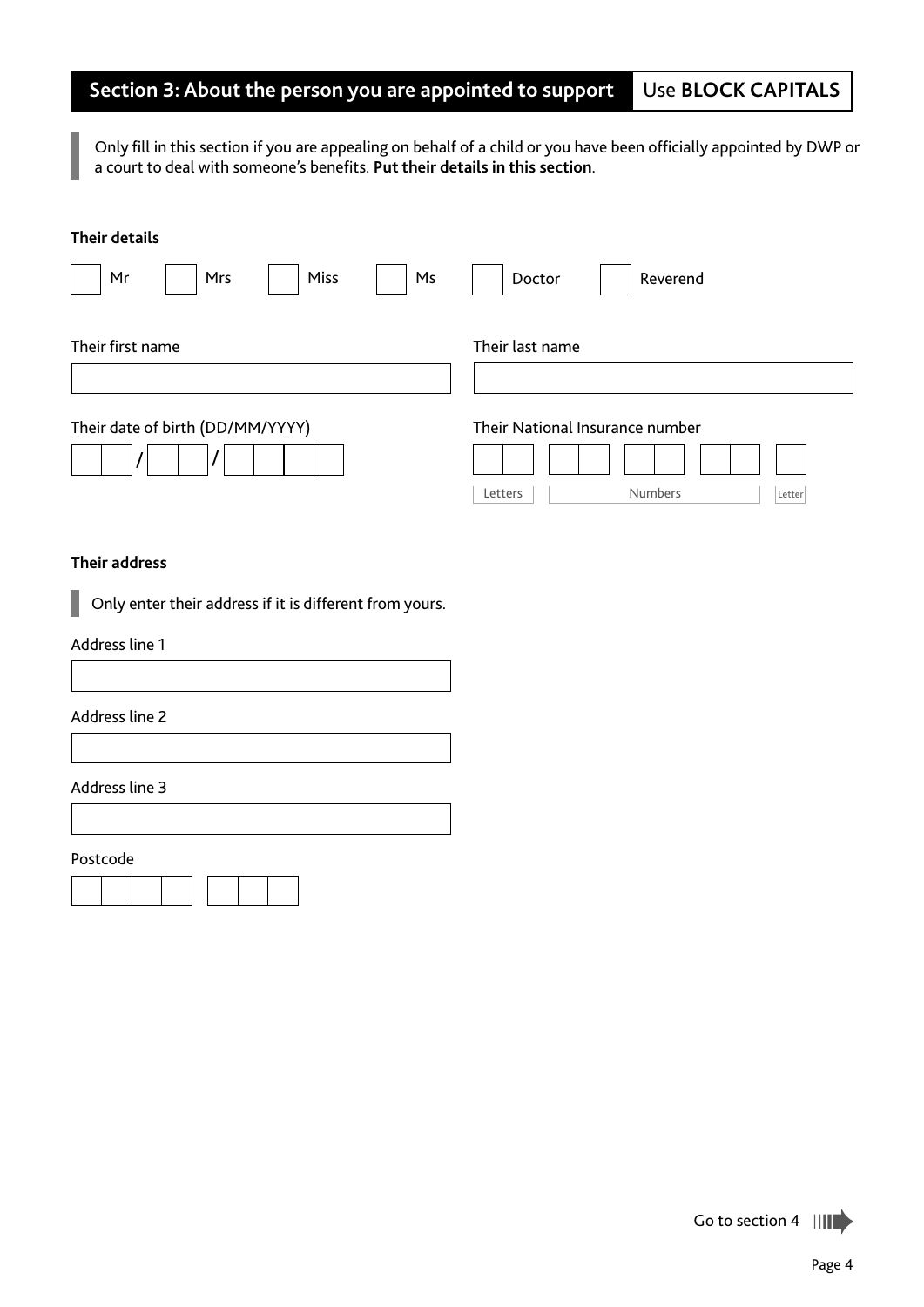## **Section 4: About your representative (if you have one)**

Use **BLOCK CAPITALS**

Fill in this section if you have someone helping you with your appeal and you would like them to be your 'representative'. This might be someone from your local advice centre, law centre or Citizens Advice. It could also be a carer, friend or family member.

Registering a representative means they can:

- help you submit your appeal or prepare your evidence
- act on your behalf (they should ask your permission first)
- see any evidence that is submitted by you or DWP (including medical evidence)

By entering their details here and signing this form, you are authorising the tribunal to deal with your representative as well as you, about your appeal.

Provide as much information as you can about your representative. If you want to appoint a representative later, then you must send us the details in writing to the address at the end of this form.

| Mr                   | Mrs                                 | Miss | Ms | Doctor    |  | Reverend                                                                                                                                                                                              |
|----------------------|-------------------------------------|------|----|-----------|--|-------------------------------------------------------------------------------------------------------------------------------------------------------------------------------------------------------|
| First name           |                                     |      |    | Last name |  |                                                                                                                                                                                                       |
|                      |                                     |      |    |           |  |                                                                                                                                                                                                       |
|                      | Organisation (if they work for one) |      |    |           |  |                                                                                                                                                                                                       |
| Address line 1       |                                     |      |    |           |  |                                                                                                                                                                                                       |
| Address line 2       |                                     |      |    |           |  |                                                                                                                                                                                                       |
| Address line 3       |                                     |      |    |           |  |                                                                                                                                                                                                       |
| Postcode             |                                     |      |    |           |  |                                                                                                                                                                                                       |
| <b>Email address</b> |                                     |      |    |           |  | Your representative will receive email updates and a link so they can manage your appeal online.                                                                                                      |
| Mobile phone number  |                                     |      |    |           |  |                                                                                                                                                                                                       |
|                      | Landline number (if they have one)  |      |    |           |  | Text message updates<br>Tick this box if your representative would<br>like to receive text message updates.<br>You should check that your representative<br>is happy to receive text message updates. |
|                      |                                     |      |    |           |  | Go to section 5 $\ \ \ $                                                                                                                                                                              |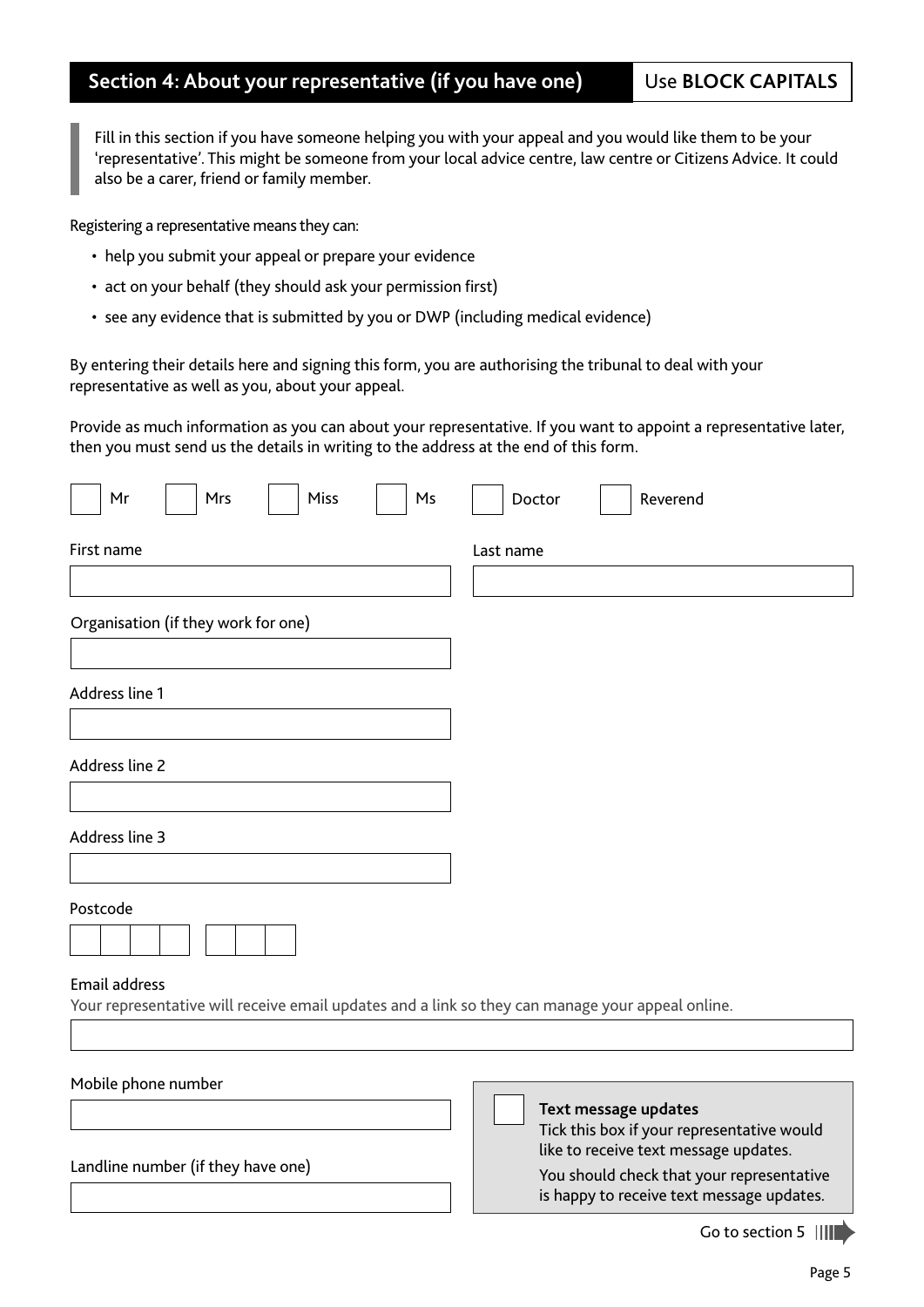## **Section 5: The reasons for your appeal**

This is where you explain to the tribunal why you are appealing. The tribunal use this information, and any evidence that you and DWP submit, to help them make a decision on your appeal.

DWP should have explained their decision in the Mandatory Reconsideration Notice (MRN) or the decision letter they sent you. Read your MRN and the decision letter.

#### Write **what you disagree with** and **why you disagree with it**.

You can write as much as you want but you must provide at least one reason.

| (Continue your reasons on page 10, if you run out of room.) |
|-------------------------------------------------------------|

#### **Providing evidence to support your benefit appeal**

Evidence is any information that supports your appeal such as a letter, written statement or medical report. Useful evidence helps the tribunal understand the facts of your appeal. For example, a letter from your doctor, carer or someone who knows about your condition.

You can include your evidence with this appeal form or you can send it later. You should provide evidence as early as possible in your appeal, so the tribunal have time to review it before they make a decision.

You do not have to send in evidence. Any evidence you do send will be shared with DWP and your 'representative', if you have one.

Go to section 6 ||||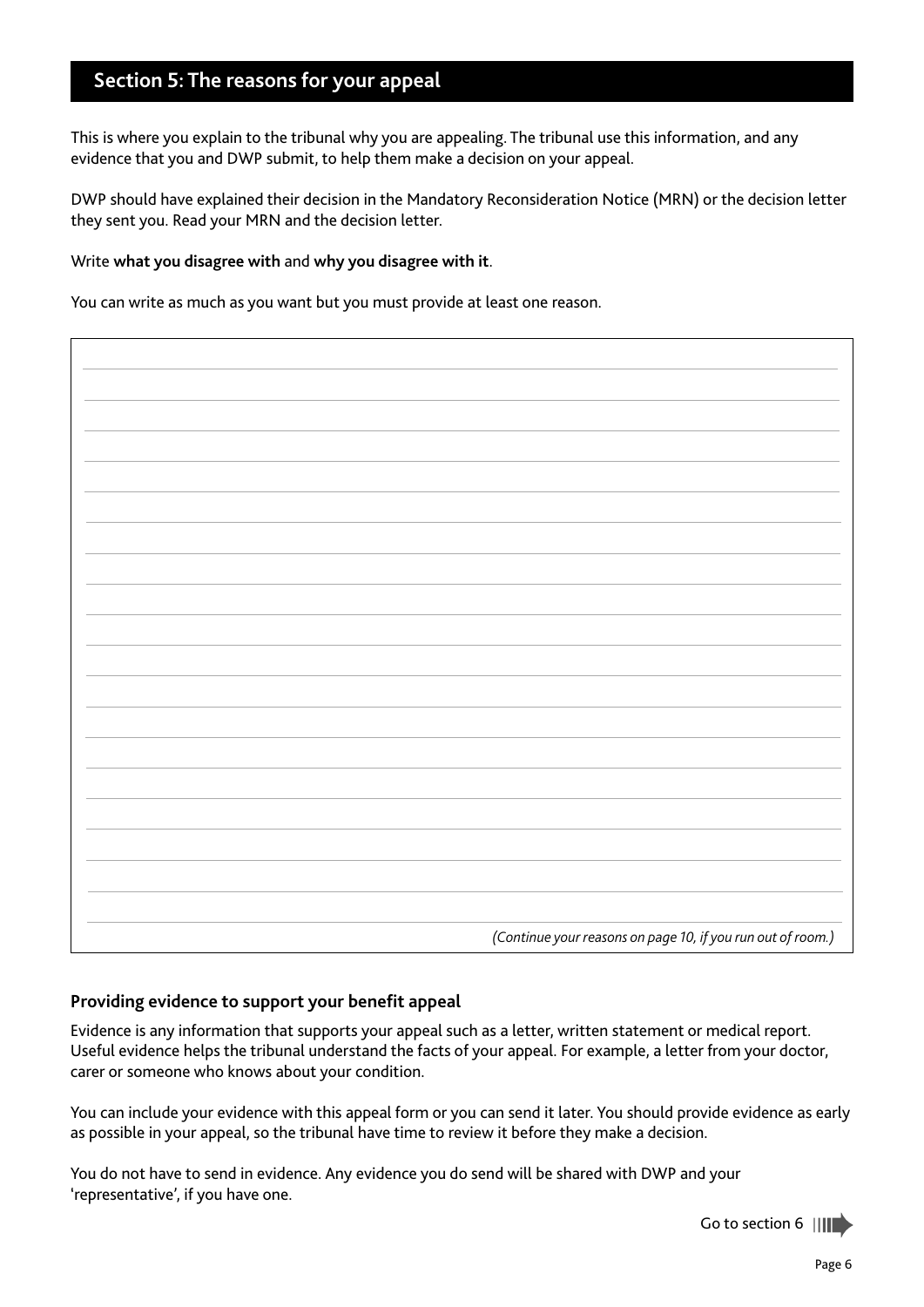## **Section 6: Your appeal hearing**

Your appeal will be decided by the tribunal using the information in this form and any additional evidence you provide. Information and evidence submitted by DWP will also be considered.

Or you can also explain your reasons for appealing by taking part in the hearing, by telephone, video or face-to-face.

The tribunal can arrange support at your hearing such as an interpreter, hearing loop or disabled access.

I want to take part in the hearing. Go to Section 6a ||

I do not want to take part in the hearing. Go to Section 9 |||

## **Section 6a: Your telephone, video or face to face hearing**

The type of oral hearing will be at the discretion of the tribunal.

Please select all the suitable options for you to take part in the hearing.

Telephone (you'll need somewhere quiet and private to speak). Please give us your preferred telephone number if different from above.

Video (you'll need access to a computer or mobile device with a good internet speed and somewhere quiet and private to speak). Please give us your preferred email address if different from above.

Face to face (you will need to travel to the hearing in person). Go to Section 7  $\|$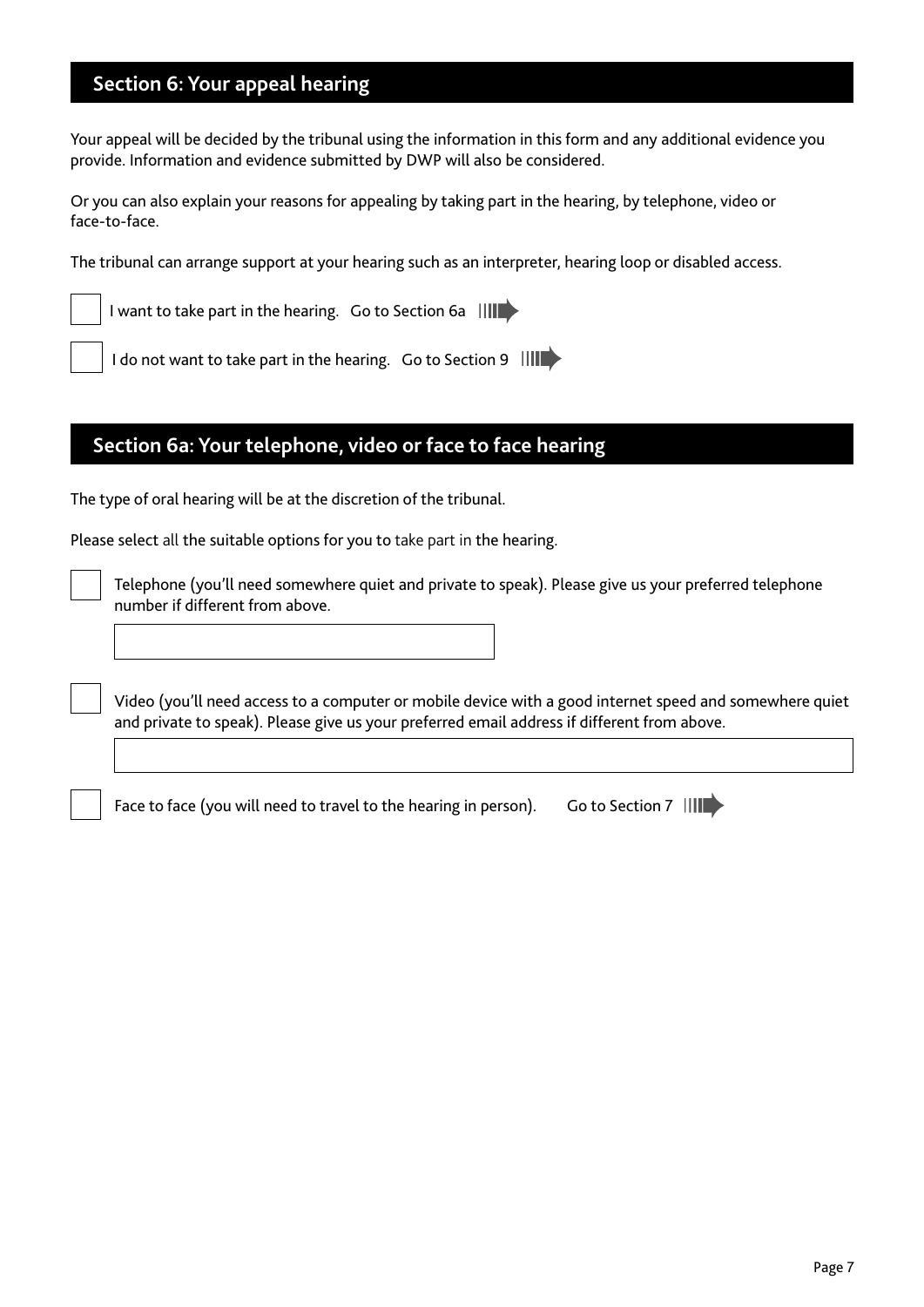## **Section 7: Support at your hearing**

Only fill this section in if you want to take part in the hearing and you need the tribunal to arrange some support. You will not be charged for any support the tribunal arrange.

You cannot use your own interpreter at the hearing. Provide details below, if you need one.

#### **Language interpreter**

| Dialect                                                                                                          |
|------------------------------------------------------------------------------------------------------------------|
|                                                                                                                  |
|                                                                                                                  |
|                                                                                                                  |
|                                                                                                                  |
|                                                                                                                  |
| Any other support that you need the tribunal to arrange which could be for a physical or mental health condition |
|                                                                                                                  |
|                                                                                                                  |
|                                                                                                                  |
|                                                                                                                  |
|                                                                                                                  |

Go to section 8 |||||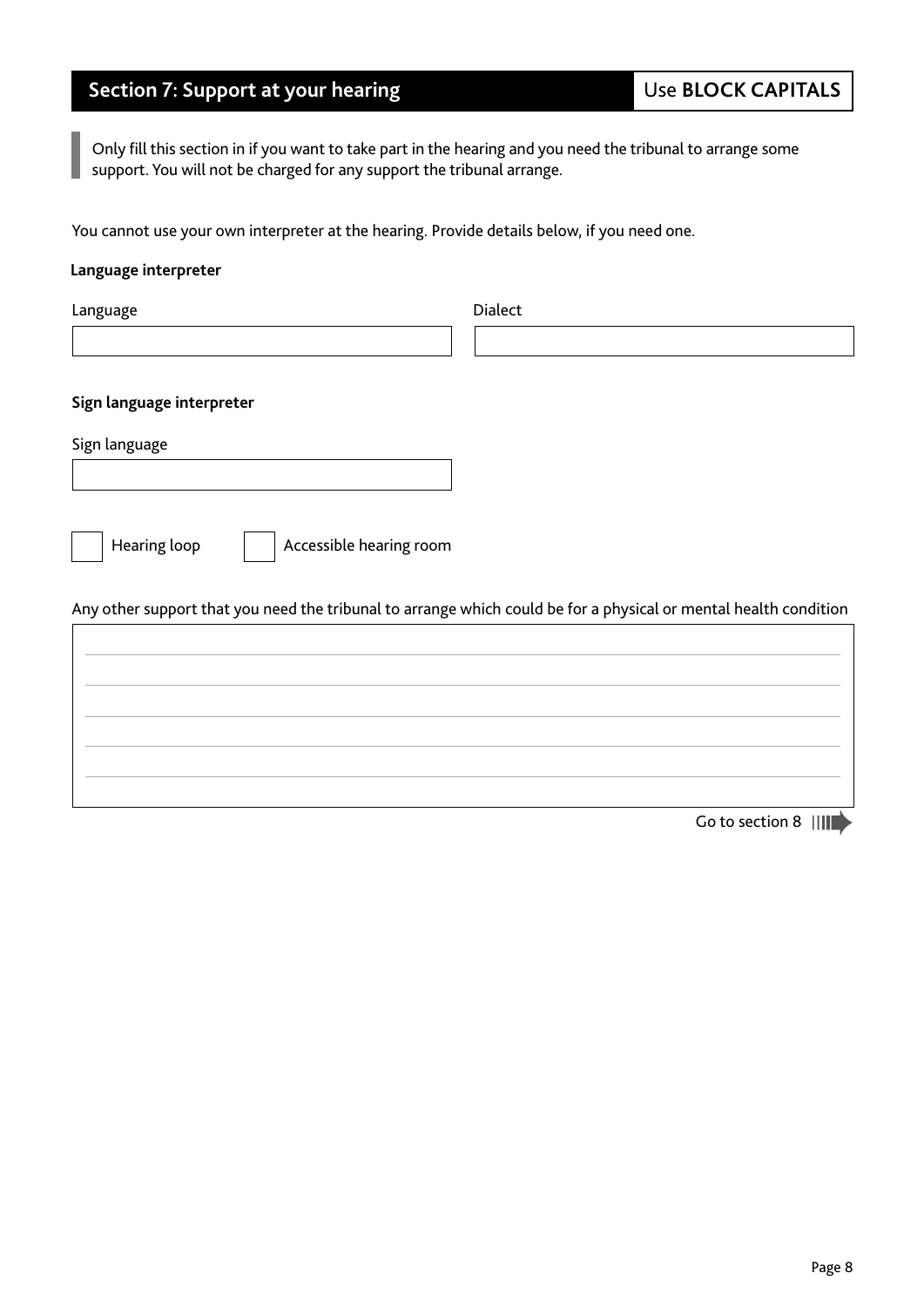## **Section 8: Your availability for a hearing**

Only fill this section in if you want to take part in the hearing.

You should make yourself available for the hearing but if you have dates you cannot attend, then fill them in below. If you have a representative please also include any unavailability for them.

I will make myself available for the hearing whenever it's scheduled. I have no dates to avoid.

Go to section 9 HID

**Please note:** This includes agreeing to HMCTS offering you a hearing at short notice due to a cancellation (within 14 days of the date of the hearing). We will call you to confirm if you are available if offering a date with less than 14 days notice.

I need to tell the tribunal about dates that I **cannot** attend a hearing (fill them in below)

Only provide dates between 3 and 8 months in the future.

 $S$ | $E$ | $P$ 

|    |    |    | 4 | 5               | 6  |    |
|----|----|----|---|-----------------|----|----|
| 8  | 9  | 10 |   | 12 <sub>c</sub> | Ų, |    |
| 15 |    | 18 |   |                 |    | 22 |
| 23 | 24 | 25 |   |                 | 28 | 29 |
|    | З  |    |   |                 |    |    |

| Month |    |    |    |    |    |    |
|-------|----|----|----|----|----|----|
|       | 2  | 3  | 4  | 5  | 6  | 7  |
| 8     | 9  | 10 | 11 | 12 | 13 | 14 |
| 15    | 16 | 17 | 18 | 19 | 20 | 21 |
| 22    | 23 | 24 | 25 | 26 | 27 | 28 |
| 29    | 30 | 31 |    |    |    |    |

|    |    |                 |                           |    | Month |    |              |    |    |    |    |
|----|----|-----------------|---------------------------|----|-------|----|--------------|----|----|----|----|
| 3  | 4  | 5.              | 6                         | 7  |       | 2  | 3            | 4  | 5  | 6  | 7  |
| 10 | 11 | 12 <sub>1</sub> | 13                        | 14 | 8     | 9  | 10           | 11 | 12 | 13 | 14 |
| 17 | 18 | 19              | 20                        | 21 | 15    | 16 | -17          | 18 | 19 | 20 | 21 |
| 24 |    |                 | $25 \mid 26 \mid 27 \mid$ | 28 | 22    | 23 | $24 \mid 25$ |    | 26 | 27 | 28 |
| 31 |    |                 |                           |    | 29    | 30 | 31           |    |    |    |    |

| Month           |                |    |    |    |    |    |
|-----------------|----------------|----|----|----|----|----|
|                 | $\overline{2}$ | 3  | 4  | 5  | 6  |    |
| 8               | 9              | 10 | 11 | 12 | 13 | 14 |
| 15 <sub>1</sub> | 16             | 17 | 18 | 19 | 20 | 21 |
| 22              | 23 24          |    | 25 | 26 | 27 | 28 |
| 29              | 30             | 31 |    |    |    |    |

| Month |    |    |    |    |    |    |
|-------|----|----|----|----|----|----|
|       | 2  | 3  | 4  | 5  | 6  | 7  |
| 8     | 9  | 10 | 11 | 12 | 13 | 14 |
| 15    | 16 | 17 | 18 | 19 | 20 | 21 |
| 22    | 23 | 24 | 25 | 26 | 27 | 28 |
| 29    | 30 | 31 |    |    |    |    |

| Month |    |    |    |    |    |    |
|-------|----|----|----|----|----|----|
|       | 2  | 3  | 4  | 5  | 6  | 7  |
| 8     | 9  | 10 | 11 | 12 | 13 | 14 |
| 15    | 16 | 17 | 18 | 19 | 20 | 21 |
| 22    | 23 | 24 | 25 | 26 | 27 | 28 |
| 29    | 30 | 31 |    |    |    |    |

Go to section 9 ||||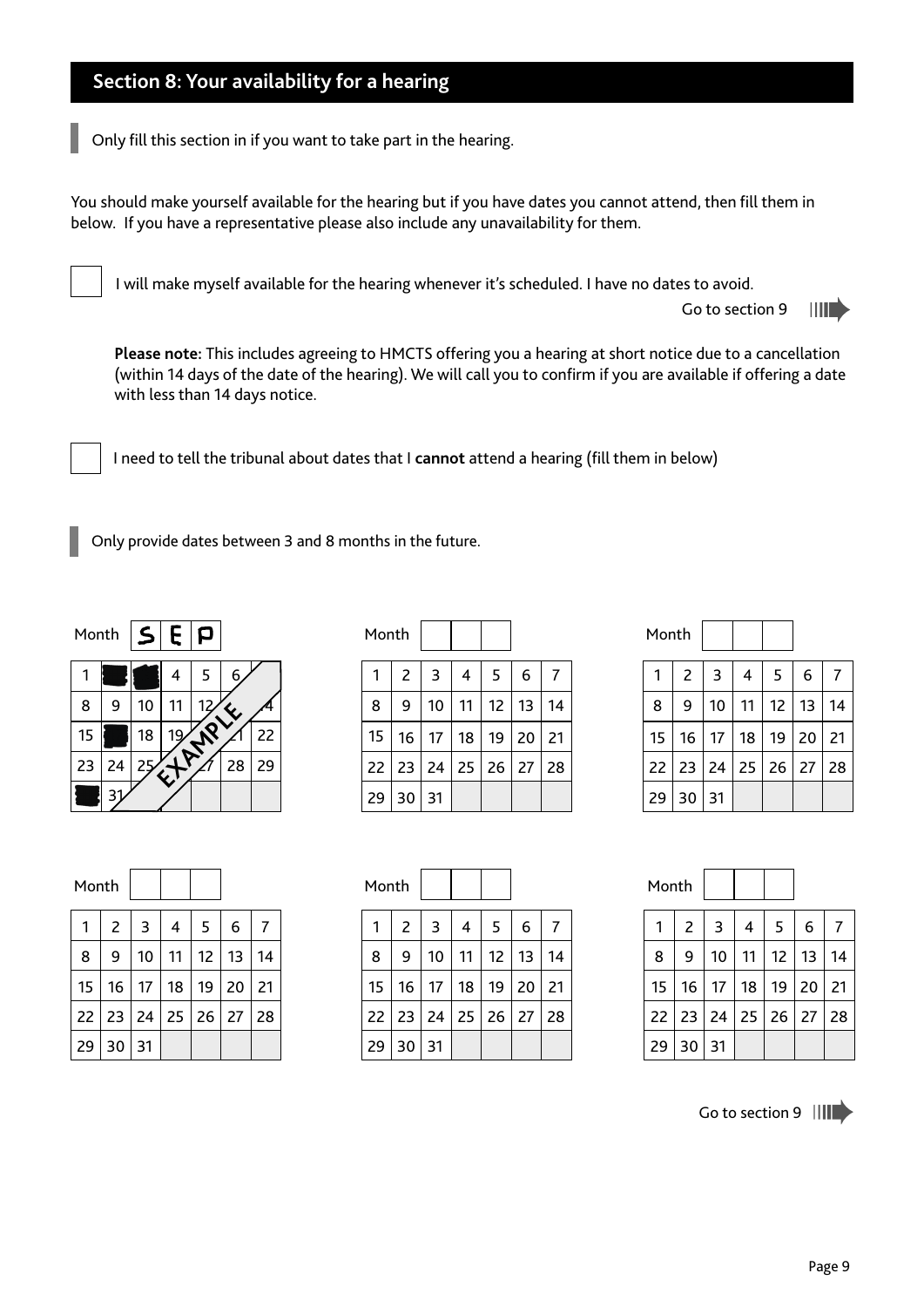## **Section 9: Sign and post**

The information I have provided in this appeal application is accurate, to the best of my knowledge.

I give the tribunal permission to correspond with my named representative about my appeal (if you gave details of a representative).

#### Name (in **BLOCK CAPITALS**)

The person named on the appeal in section 1

#### **Signature**

The person named on the appeal in section 1

| Date (DD/MM/YY) |  |  |  |  |  |  |
|-----------------|--|--|--|--|--|--|
|                 |  |  |  |  |  |  |

Representatives should not sign this form unless they submit 'Authority to Act' on behalf of the appellant with this application.

#### **Where to post your appeal form**

You need to send your appeal form and a copy of the Mandatory Reconsideration Notice (MRN) to HM Courts & Tribunals Service.

#### **If you live in England or Wales send your appeal to: If you live in Scotland send your appeal to:**

**HMCTS Benefit Appeals PO Box 12626 Harlow CM20 9QF**

**HMCTS SSCS Appeals Centre PO Box 13150 Harlow CM20 9TT**

#### **What happens after your appeal has been received**

- 1. DWP will be told that you have appealed their decision.
- 2. DWP will send the tribunal information in response to your appeal. You will also receive a copy.
- 3. The tribunal will book the hearing for your appeal (if you have chosen to attend the hearing).
- 4. The tribunal will make a decision on your entitlement to benefits.

It is very difficult to say how long it will take to get a decision on your appeal but it may be several months.

#### **Manage your appeal online**

You can receive email and text message updates and a link so you can manage your appeal online. Make sure you have given your email or mobile phone number in Section 1.

#### **Your personal information**

The Ministry of Justice and HM Courts and Tribunals Service processes personal information about you in the context of tribunal proceedings.

For details of the standards we follow when processing your data, please visit the following address www.gov.uk/government/organisations/hm-courts-and-tribunals-service/about/personal-information-charter To receive a paper copy of this privacy notice, please call 0300 123 1024 Textphone 18001 0300 123 1024. If calling from Scotland, please call 0300 790 6234 Textphone 18001 0300 790 6234.